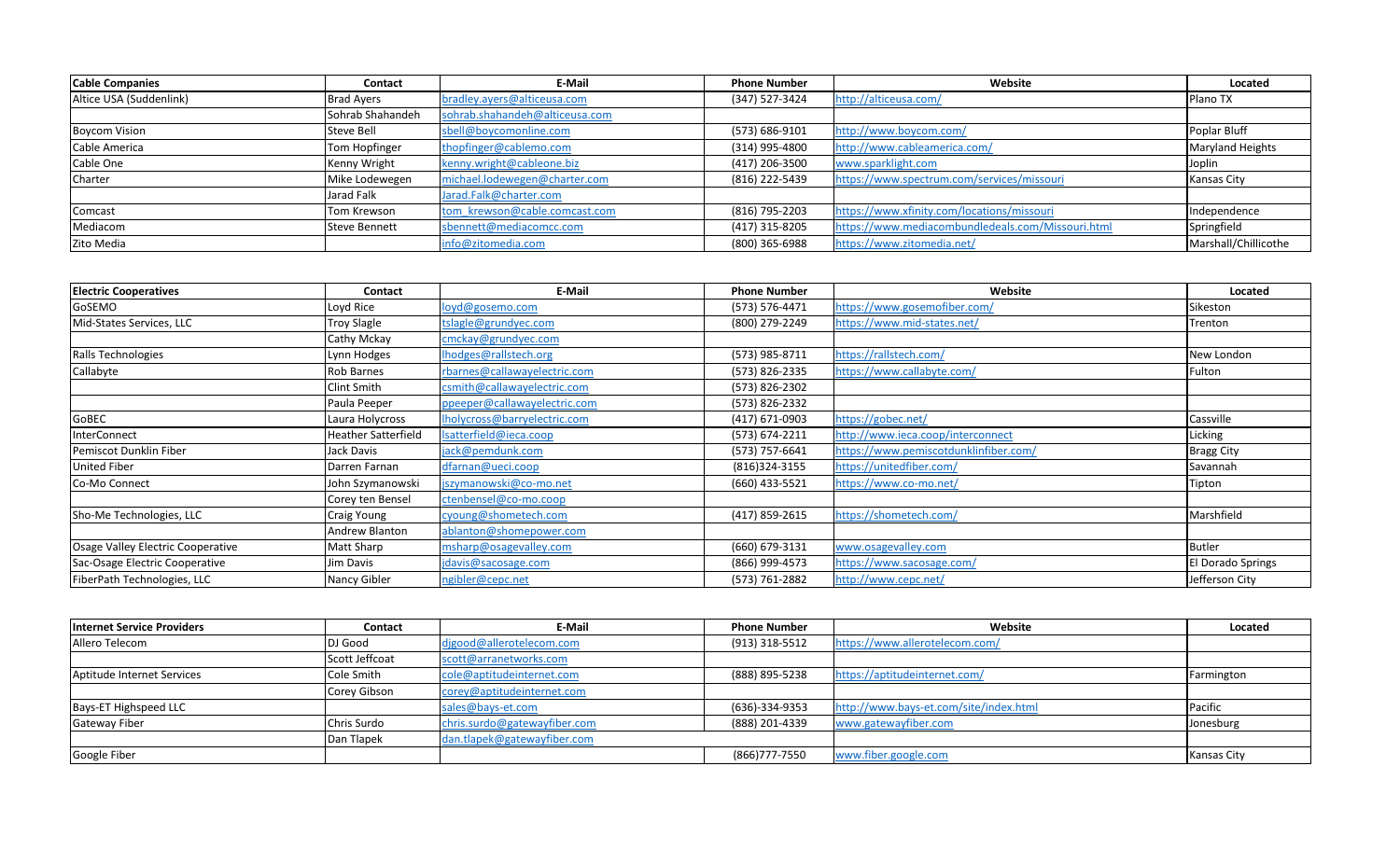| i3 Broadband, LLC      | Josh Bradbury          | josh.bradbury@i3broadband.net   | (309) 689-0711   | www.i3broadband.com        | St. Peters                  |
|------------------------|------------------------|---------------------------------|------------------|----------------------------|-----------------------------|
| LTD Broadband LLC      | <b>Haley Tollefson</b> | haleytollefson@ltdbroadband.com | $(507)$ 366-6669 | https://ltdbroadband.com/  | <b>Blooming Prairie, MN</b> |
| MidAtlantic Broadband  | Michael Piasecki       | mpiasecki@midatlanticbb.com     | (504) 379-5102   | www.midatlanticbb.com      |                             |
| Mid MO Micro Computers | Brian Stegeman         | brian.stegeman@midmomicro.com   | (573) 619-0326   | http://www.midmomicro.com/ | <b>Bonnots Mill</b>         |
| Lumenone               | Tyler Reynolds         | tyler@lumenone.com              | (636)393-3340    | https://www.lumenone.com/  | Trov                        |
| Socket                 | Matt Kohly             | rmkohly@sockettelecom.com       | (573) 817-0000   | www.socket.net             | Columbia                    |
|                        | <b>Kurt Bruemmer</b>   | kurtb@socket.net                |                  |                            |                             |
| TurboNet               | Mark Webb              | mewebb@myturbonet.com           | (660) 259-4705   | www.myturbonet.com         | Lexington                   |
| vondoo Broadband       | <b>Willie Vereen</b>   | wvereen@midatlanticbb.com       | (410)727-8250    | www.yondoobb.com           | Baltimore                   |

| <b>Municipal Broadband</b>   | Contact        | E-Mail                          | <b>Phone Number</b> | Website                           |                 |
|------------------------------|----------------|---------------------------------|---------------------|-----------------------------------|-----------------|
| SpringNet                    | Jeff Bertholdi | tholdi@springnet.ne             | (417) 831-8359      | www.springnet.net                 | Springfield     |
| Houston Municipal Utilities  | Scott Avery    | cityadministrator@houstonmo.org | (417) 967-3488      | https://houstonmo.org/network/    | <b>Houston</b>  |
| Marshall Municipal Utilities | Jeff Bergstrom | u@mmumo.ne*                     | (660) 886-6966      | http://www.mmumo.net/internet.php | <b>Marshall</b> |

| Satellite               | <b>Contact</b> | E-Mail | <b>Phone Number</b> | Website                                              | Located |
|-------------------------|----------------|--------|---------------------|------------------------------------------------------|---------|
| DirectTV                |                |        | (888) 777-2454      | https://www.directv.com/                             |         |
| Dish                    |                |        | (888) 653-2869      | https://www.dish.com/availability/mo                 |         |
| HughesNet               |                |        | (844) 608-0650      | https://www.hughesnetinternet.net/local/Missouri/    |         |
| Skyway                  |                |        | (888) 998-6285      | http://www.skywayusa.com/satellite-internet/Missouri |         |
| Starlink                |                |        |                     | https://www.starlink.com/                            |         |
| Viasat/Excede Satellite |                |        | (844) 646-1588      | https://www.exede-satellite.com/internet/missouri/   |         |
|                         |                |        |                     |                                                      |         |
|                         |                |        |                     |                                                      |         |

| <b>Telecommunications Companies</b> | Contact                | E-Mail                           | <b>Phone Number</b> | Website                                                  | Located          |
|-------------------------------------|------------------------|----------------------------------|---------------------|----------------------------------------------------------|------------------|
| Alma Communications Company         | <b>Adolf Heins</b>     | aheins@almanet.net               | (660) 674-2297      | https://www.almanet.net/                                 | Alma             |
| American Broadband                  | Jane Sutherland        | jsutherland@americanbb.com       | (402) 426-6242      | https://www.abbmissouri.com/                             | <b>Blair NE</b>  |
| <b>AT&amp;T Missouri</b>            | Michael Haynes         | mh6165@att.com                   | (417) 836-2474      | https://engage.att.com/missouri/                         |                  |
| <b>Bluebird Network</b>             | Sue Schaefer           | Sue.Schaefer@bluebirdnetwork.com | (816) 237-2119      | https://bluebirdnetwork.com/                             | Columbia         |
| <b>BPS</b>                          | Lisa Winberry          | winberry@bpstelephone.com        | (573) 293-2277      | https://www.bpsnetworks.com/                             | Bernie           |
| Big River Telephone Company         | <b>Chris Foeste</b>    | cfoeste@bigrivercom.com          | (855) 244-7483      | https://www.bigrivercom.com/                             | Cape Girardeau   |
|                                     | Kevin Cantwell         | kcantwell@bigrivercom.com        |                     |                                                          |                  |
| Lumen (formerly CenturyLink)        | Claudia Sands          | claudia.a.sands@lumen.com        |                     | https://www.lumen.com/en-us/home.html                    |                  |
| Chariton Valley Telephone Corp.     | Kirby Underberg        | kunderberg@charitonvalley.com    | (660) 395-7634      | https://www.cvalley.net/                                 | Macon            |
| Choctaw Telephone Company           | <b>Chase Custer</b>    | ccuster@townes.net               | (870) 921-5758      | http://choctawtel.net/                                   |                  |
| Citizens Telephone Company          | <b>Brian Cornelius</b> | blc@ctcis.net                    | (660) 584-6520      | https://www.ctcis.net/                                   | Higginsville     |
| Consolidated Communications         | Kevin Kastor           | kevin.kastor@consolidated.com    | (936) 788-7420      | https://www.consolidated.com/about-us/locations/missouri |                  |
| Craw-Kan Telephone Cooperative Inc. | <b>Craig Wilbert</b>   | crwilbert@ckt.net                | (620) 724-8235      | https://ckt.net/                                         | <b>Girard KS</b> |
| Ellington Telephone Company         | Dee McCormack          | dmccormack@mcmo.net              | $(573) 663 - 2000$  | http://www.mccormacksolutions.com/                       | Ellington        |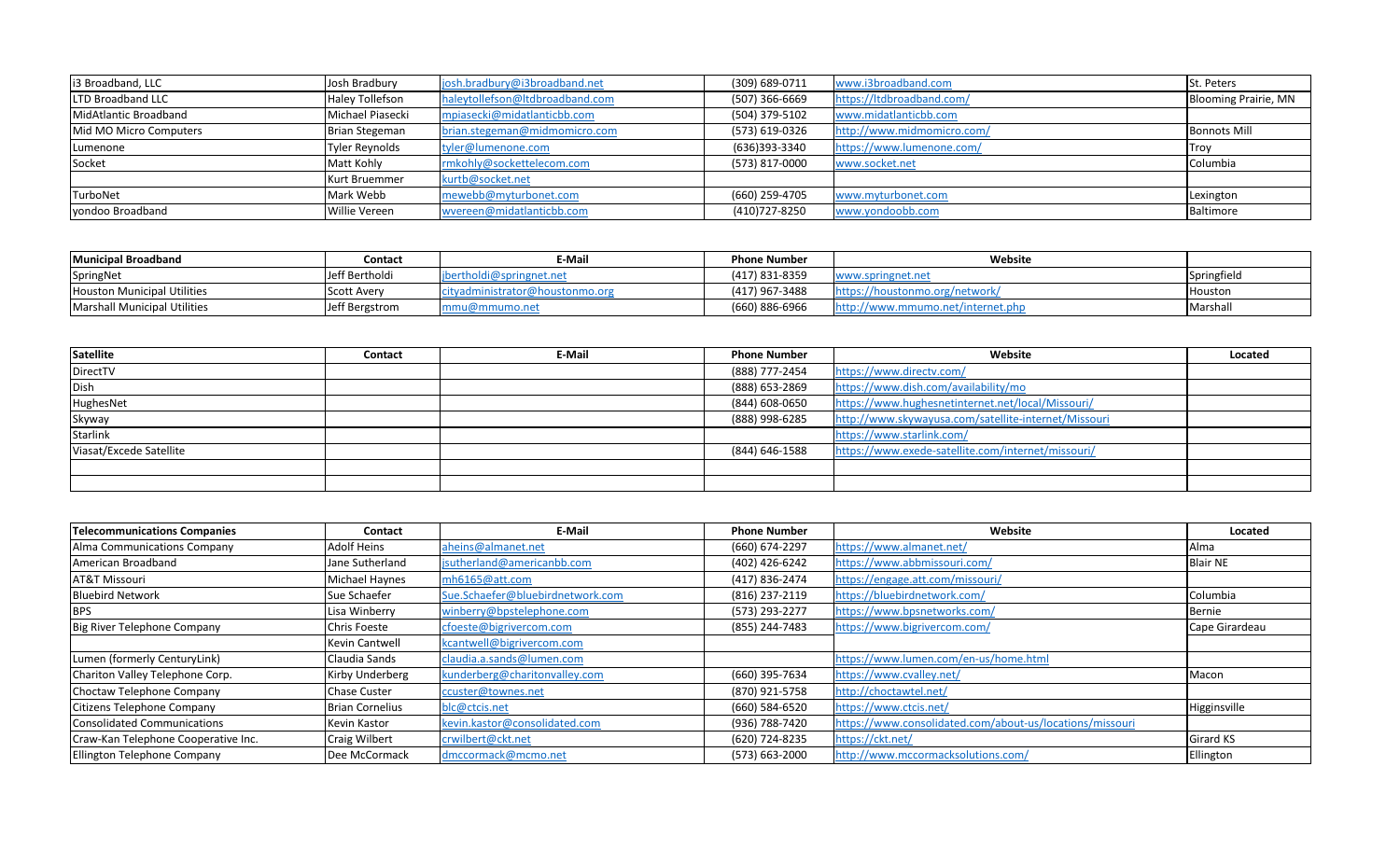|                                    | Mike McCormack         | mikemccormack@mcmo.net                |                    |                                        |                            |
|------------------------------------|------------------------|---------------------------------------|--------------------|----------------------------------------|----------------------------|
| Farber Telephone Company           | Charlie Crow           | ccrow@ftco.net                        | (573) 249-9800     | https://www.ftco.net/                  | Farber                     |
| <b>Fidelity Communications</b>     | Sam McGill             | Sam.McGill@Fidelitycommunications.com | $(573)$ 468-1263   | http://www.fidelitycommunications.com/ | Sullivan                   |
| Goodman Telephone Company          | <b>Brian Mitchell</b>  | jaybird61@sgobroadband.com            | (417) 364-7214     | https://sgobroadband.com/              | Seneca                     |
| <b>Granby Telephone Company</b>    | Cheri Johnson          | cheri@jscomm.net                      | $(417)$ 472-6211   | https://gtcbroadband.net/              | Grandby                    |
| Green Hills Telephone Corp.        | David Adams            | dadams@ghtc.com                       | (660) 644-5411     | https://www.greenhills.net/            | Breckenridge               |
| <b>GRM Networks</b>                | <b>Mitchell Bailey</b> | mbailey@corp.grm.net                  | (660) 748-2220     | https://www2.grm.net/                  | Princeton                  |
|                                    | Jenni Neff             | ineff@corp.grm.net                    |                    |                                        |                            |
| IAMO Telephone Company             | Tim Toepfel            | ttoepfer@iamo.tel                     | (712) 583-3234     | https://www.iamotelephone.com/         | <b>Burlington Junction</b> |
| Kingdom Telephone Company          | Renee Reeter           | rreeter@kingdomtelco.com              | (573) 386-2241     | http://kingdomtelco.com/               | Auxvasse                   |
| Le-Ru Telephone Company            | Robert Hart            | hartb@leru.net                        | (417) 628-3844     | http://www.leru.net/                   | Stella                     |
| <b>LTC Networks</b>                | <b>Mitchell Bailey</b> | mbailey@corp.grm.net                  | (660) 748-2220     | https://www2.grm.net/contact-us/       | Bethany                    |
| Mark Twain Rural Telephone Co.     | Jim Lyon               | jlyon@marktwain.coop                  | (660) 423-5211     | https://portal.marktwain.net/          | Hurdland                   |
| McDonald County Telephone Co.      | Ross Babbitt           | rbabbitt@olemac.net                   | (417) 223-4313     | https://olemac.net/                    | Pineville                  |
| Miller Telephone Company           | David Rose             | drose@millertelephone.com             | (417) 452-3201     | http://www.millertel.net/              | Miller                     |
| Missouricom                        | Sam Farr               | sam@missouricom.co                    | (573) 835-4016     | https://missouricom.co/                | New London                 |
|                                    | Wendy Ottman           | wendy@missouricom.com                 | (573) 835-4051     | https://missouricom.co/                |                            |
| Mo Kan Dial Inc.                   | Chase Custer           | ccuster@townes.net                    | (870) 921-5758     | http://mokandial.net/                  |                            |
| New Florance Telephone Co.         | Garrin Bott            | garrin@directcom.com                  | (208) 479-8228     | https://missouricom.co/                | <b>New Florence</b>        |
| New London Telephone Company       | <b>Garrin Bott</b>     | garrin@directcom.com                  | (208) 479-8228     | https://missouricom.co/                | New London                 |
| Northeast Missouri Rural Tel. Co.  | Michele Gillespie      | mvan@nemr.net                         | $(660)$ 874-4111   | https://www.nemr.net/                  | <b>Green City</b>          |
| Northwest Missouri Cellular        | Roger Bundridge        | roger@nwmcell.com                     | (660) 582-3334     | http://www.nwmcell.com/                | Maryville                  |
| Orchard Farm Telephone Company     | <b>Garrin Bott</b>     | garrin@directcom.com                  | (208) 479-8228     | https://missouricom.co/                | <b>Orchard Farm</b>        |
| Oregon Farmers Mutual Tel. Co.     | <b>Chase Custer</b>    | ccuster@townes.net                    | (870) 921-5758     | http://ofmlive.net/                    | Oregon                     |
|                                    | <b>Buster Brady</b>    | buster@townes.net                     |                    |                                        |                            |
| Otelco Mid-Missouri LLC            | <b>Tracy Scheckel</b>  | tracy.scheckel@otelco.com             | (207) 688-8219     | https://www.otelco.com/                | Pilot Grove                |
| Ozark Telephone Company            | Jay Mitchell           | jaybird61@sgobroadband.com            | $(417)$ 776-2211   | https://sgobroadband.com/              | Seneca                     |
| Peace Valley Telephone Co.         | Kelly Bosserman        | pvtelco@pvtelephone.com               | (417) 277-5550     | https://pvbroadband.com/               | Peace Valley               |
| Rock Port Telephone Company        | <b>Michael Goins</b>   | mgoins@mwdata.net                     | (816) 744-5311     | https://rpt.coop/                      | <b>Rock Port</b>           |
| Seneca Telephone Company           | W. Jay Mitchell        | jaybird61@sgobroadband.com            | (417) 776-2247     | https://sgobroadband.com/              | Seneca                     |
| <b>SGO Broadband</b>               | Ken Gross              | ken@sgobroadband.com                  | (541) 379-0343     | https://sgobroadband.com/              | <b>McDonald County</b>     |
| <b>STE Communications</b>          | Kevin Ancell           | Kevin.Ancell@goste.net                | $(573) 775 - 2111$ | http://www.steelvilletelephone.com/    | Steelville                 |
|                                    | Kent Sherrow           | kent.sherrow@goste.net                |                    |                                        |                            |
| <b>Stoutland Telephone Company</b> | Garrin Bott            | garrin@directcom.com                  | (208) 479-8228     | https://missouricom.co/                | Stoutland                  |
| Verizon Communications             | Michael McDermott      | michael.mcdermott@verizonwireless.com | (847) 706-2648     | https://www.verizon.com/about/         |                            |
| Windstream                         | <b>Trent Fellers</b>   | trent.fellers@windstream.com          | (402) 219-9385     | https://www.windstream.com             |                            |
|                                    | Paul Jarvis            | paul.f.jarvis@windstream.com          |                    |                                        |                            |
|                                    |                        |                                       |                    |                                        |                            |

| Wireless Internet Service Providers (WISP) | <b>Contact</b> | E-Mail               | <b>Phone Number</b> | Website                    | Located            |
|--------------------------------------------|----------------|----------------------|---------------------|----------------------------|--------------------|
| Adrenaline Internet                        |                |                      | (888) 662-0777      | www.adrenalineinternet.net | <b>Kansas City</b> |
| Air Fiber, LLC                             | Jared Murphy   | nylawncare@gmail.com |                     |                            | <b>Palmyra</b>     |
| AirLink Rural Broadband, LLC               | Casey Imgarten | Casey@airlinkrb.com  | (660) 772-4566      | www.airlinkrb.com          | Salisbury          |